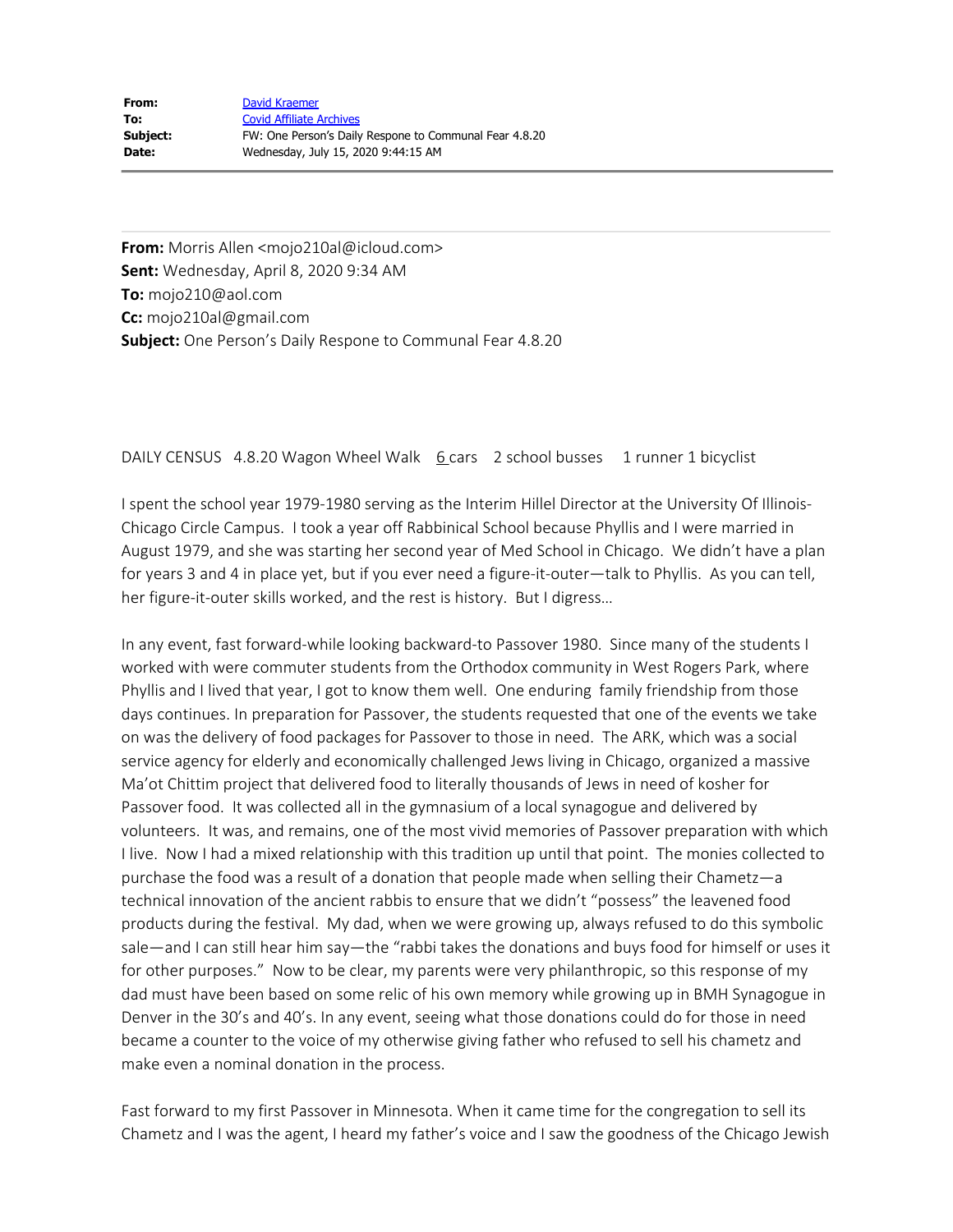community. That first Passover, when we were still meeting in the St. Paul JCC, I delivered kosher for Passover food to probably 20 members of the shul community and others. There were the Jews living in the Cleveland Hi-Rise—like Sarah and Beyla and Gregory and Annette and Zelda-- all of blessed memory. There were the Jews in the Montreal Hi-Rise like Sid, and Hymie and Dina. And there were folks living where they always lived in dusty smelling homes or apartments around town. There were characters like Betty on Snelling, who loved to dance on the street and Solly and Maxie on Hague who lived with gates on their windows and carried on one of the largest bookie schemes in the Twin Cities. (For background on the latter check out this article that appeared in the ATLANTIC in 2001-https://www.theatlantic.com/magazine/archive/2001/05/one-smart-bookie/302201/) In any event, this tradition of delivering food to those in need became a constant part of my rabbinate and served for many years as the introduction to our Seder—never disclosing names at the time so that my kids wouldn't know the people that I delivered to. (although one year I took Avi with me when we went to Maxie and Solly's house and they gave him a wind up car that they must have had for years) I did this as a way to make sure that I lived up to my father's standards of what he thought should be done with the funds collected and as a tribute to the Ark and those students from UICC Hillel who introduced me to the reality of it being done. I started our Seder with speaking about delivering food as a way to ensure that our guests understood what privilege we all had that the figure-it-outer in chief was going to be able to serve 25 plus people a delicious meal in a few hours after we completed the first half of the Haggadah-the telling of the story. For 30 plus years, my privilege was to serve as an agent of those who trusted me with their funds and in the process reminded me of the real diversity of our community and the real needs that for the other 51 weeks of the year often went unmet. In recent years, I no longer have that privilege and trust that others are taking it with such reverence. The need still exists. But there is another reason I tell you this story. Life in the face of COVID-19. It is brutal.

Our office and particularly our constituent service team—but truly every one of us—has been dealing with the same story over an over again. We pick up the phone and hear on the other end something like this: "I have no income coming in, I lived paycheck to paycheck, I can't pay my rent, I cant afford groceries and the bailout system is not functioning as we were promised. My business that I built over 30 years is falling apart, it will not survive another week being closed…" The comments go on and on in a similar fashion. And what is true in our office is no different than what is happening in 534 other Congressional and Senatorial offices around this country. And we will sit down tonight, albeit with a small Seder table, and tell the story once again.

Here is the message: The Seder begins with these words: "This is the Bread of Poverty (Matzah) that our ancestors ate in the Land of Egypt. **Let** All who are hungry come and eat, **let** All who are in need come and Share the Passover Meal". The doubling of the phrases beginning with LET All are the key. The first phrase is a universalistic phrase-reminding us that we have a responsibility to ensure that all who are hungry—Jew or Gentile can find food to eat. The second phrase is particular, reminding us that no Jew should be without food for Passover. Was For most years, my job was focused on the second "Let". This year, watching my colleagues work their tails off and knowing the fewer, but no less demanding phone calls I have handled, and the help that we have provided or are trying to provide or are sadly unable to provide—is a reminder that the first "let" has been a preoccupation of mine leading up to the start of this Passover Seder and is being fulfilled as best that we can by the folks that I am privileged to work with and our colleagues in offices around this